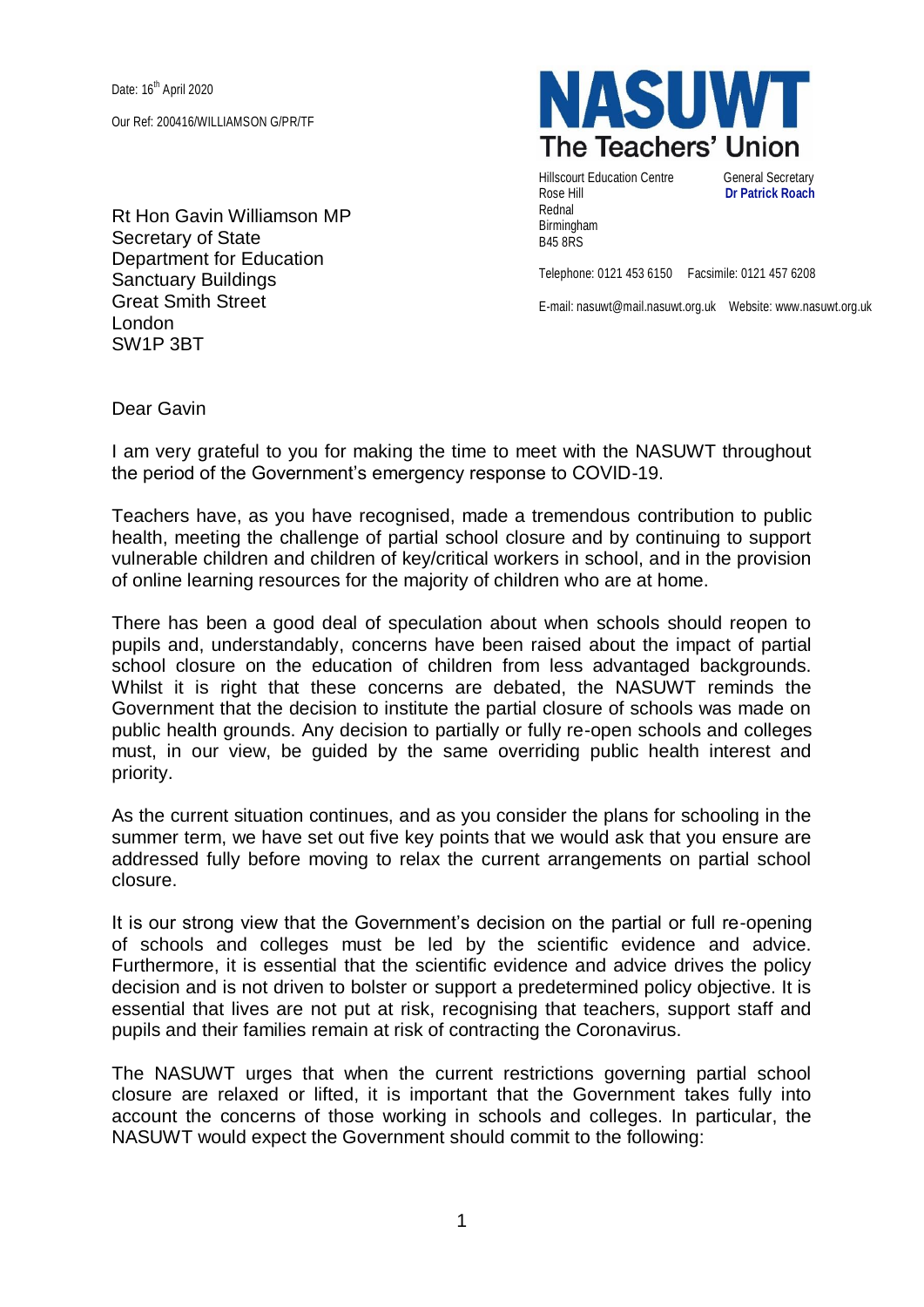- 1. Recognise the impact of Coronavirus on the existing workforce in schools and colleges. A significant number of teachers will be affected by COVID-19 because they are being 'shielded' due to their health status, or because of underlying health conditions, or because they or someone in their household has COVID-19 or symptoms of COVID-19. The Government needs to recognise that with a depleted workforce in schools and colleges, this will impact on support and provision available for pupils, with potentially smaller class sizes and fewer pupils or classes in school/college on any given day.
- 2. The Government will also need to ensure that teachers are guaranteed the same protections as other workers, as provided for in the Government's general COVID-19 advice to employers and employees. Furthermore, the Government could act to ensure that supply teachers are guaranteed employment in schools to assist in addressing staff shortages, by enabling local authorities to organise dedicate teacher supply pools and ensuring that schools have the additional funding they may require.
- 3. Where the incidence of COVID-19 remains in the general population, it is important that teachers and those working in schools are protected from the spread of the virus as far as possible. Access to PPE, including universal access to soap and hot water, is essential in every setting to enable teachers and pupils to wash hands regularly. In addition, other items of PE, including gloves, aprons and in some instances face masks for those working with children with particular learning needs, will be essential. The NASUWT would expect your Department to set out its plans for ensuring the adequate and effective provision of PPE into schools, and recognise that decisions on the re-opening of schools must also take account of the challenging context of PPE supply.
- 4. Social distancing is recognised as a critically important strategy in the fight against COVID-19. However, it is widely recognised that stringent social distancing practice is difficult to achieve in certain educational contexts, including working with the early years and with some children with SEND. The NASUWT urges the Government to publish advice to address the concerns we have raised regarding social distancing in certain settings. Furthermore, any decision to re-open schools wholly or partially must also take account of the potential consequences for practising stringent social distancing. This may necessitate fewer pupils in classes and fewer classes able to be in schools at any one time. Physical space constraints in many schools must also be addressed as part of any guidance issued by your Department.
- 5. COVID-19 risk assessments undertaken in consultation and agreement with the workforce and trade unions must also be an overriding requirement prior to re-opening schools and colleges. In addition, regular cleaning, including deep cleaning, will also be essential in securing the confidence of parents and teachers when schools re-open. It is vital that schools have the necessary cleaning resources and staff to undertake cleaning tasks. The NASUWT would not expect teachers to be asked to undertake cleaning tasks or to be expected to undertake them to the necessary standards to protect the health of pupils and the workforce.